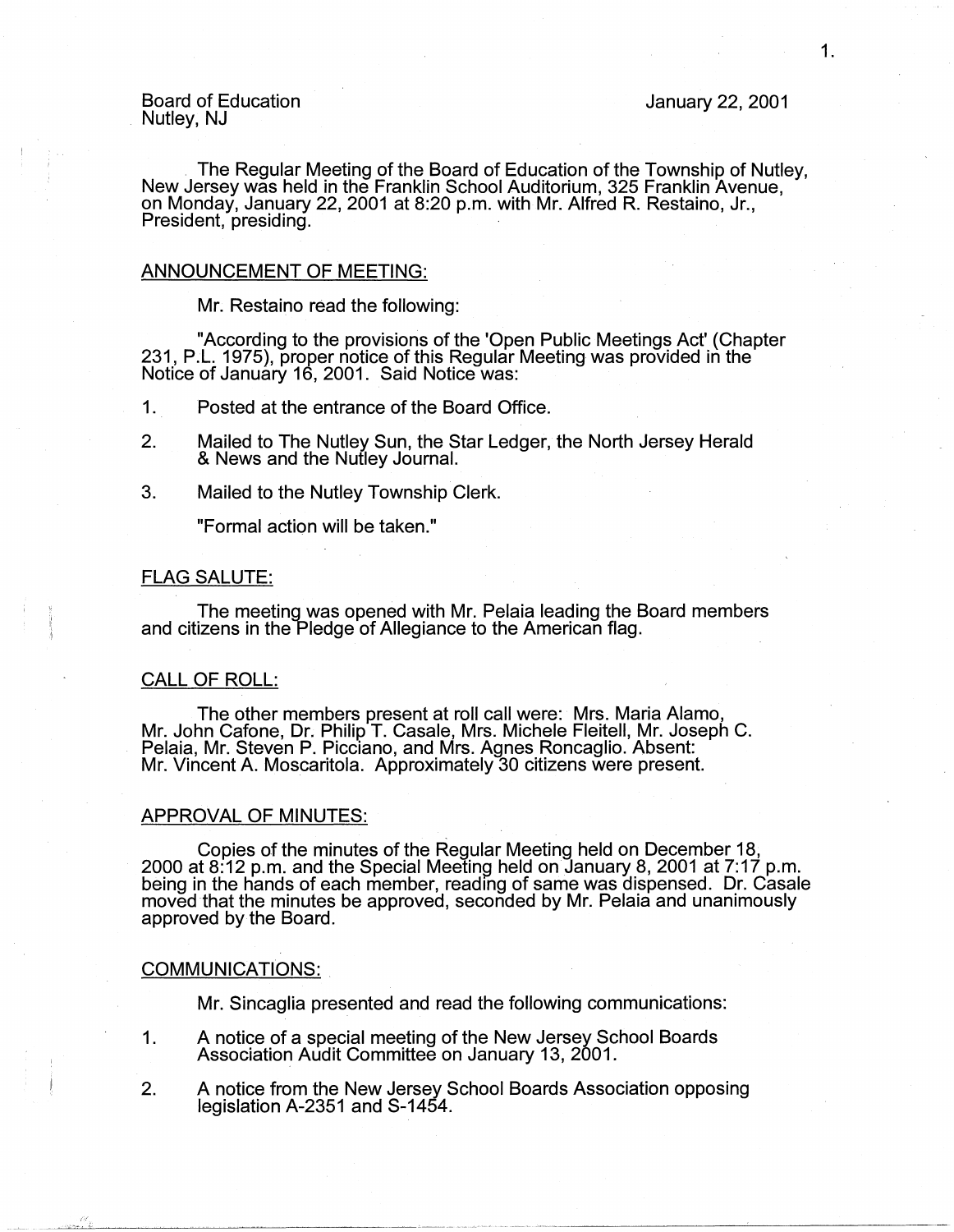#### SECRETARY'S REPORT:

Mr. Sincaglia presented the Report of the Secretary as of December 31, 2000. (See attached report.)

Mrs. Alamo moved that the Board accept the Report of the Secretary, seconded by Mrs. Roncaglio. On a roll call vote the resolution was unani-<br>mously adopted.

#### TREASURER'S REPORT:

Mr. Sincaglia presented the Report of the Treasurer of School Moneys as of December 31, 2000.

Mrs. Fleitell moved that the Board accept the Report of the Treasurer of School Moneys, seconded by Mr. Pelaia. On a roll call vote the resolution was unanimously adopted.

#### **SUPERINTENDENT'S REPORT:**

Dr. Serafino presented and read the following report:

"Informational Items:

"Second quarter report cards will be distributed on Friday, February 2, 2001

"Schools will be closed for mid-winter recess - February 19- .23, 2001 ·

"Comments pertaining to the 2000 Grade 11 HSPT results:

| Reading            | - 95.0 |
|--------------------|--------|
| <b>Writing</b>     | - 98.6 |
| Mathematics - 97.7 |        |

Dr. Serafino commended the staff for the fine scores our students received on the HSPT which is the graduation test for all students in New Jersey, adding that it would be replaced next year with the HSPA. Dr. Serafino . .<br>stated that this is through the efforts of the staff at the elementary, middle, and high school level that the students have been able to score so well. Dr. Serafino noted that over the past three years there has been an increase in performance<br>on this test.

"Attached is the student enrollment chart as of December 22, 2000"

#### **FIRE DRILL REPORT:**

Fire drills held during the month of December were as follows:

| Dec. | 4    | Lincoln School              | 1:11 p.m.    | 1 min. 33 secs. |
|------|------|-----------------------------|--------------|-----------------|
| Dec. | 4    | <b>Spring Garden School</b> | 12:42 p.m.   | 1 min. 30 secs. |
| Dec. | 4    | Washington School           | $2:15$ p.m.  | 1 min. 33 secs. |
| Dec. | $-5$ | Franklin School             | $1:30$ p.m.  | 1 min. 55 secs. |
| Dec. | 5    | Lincoln School              | $10:30$ a.m. | 1 min. 31 secs. |
| Dec. | 5    | <b>Washington School</b>    | $10:15$ a.m. | 1 min. 27 secs. |
| Dec. | 6    | Yantacaw School             | $11:00$ a.m. | 1 min. 45 secs. |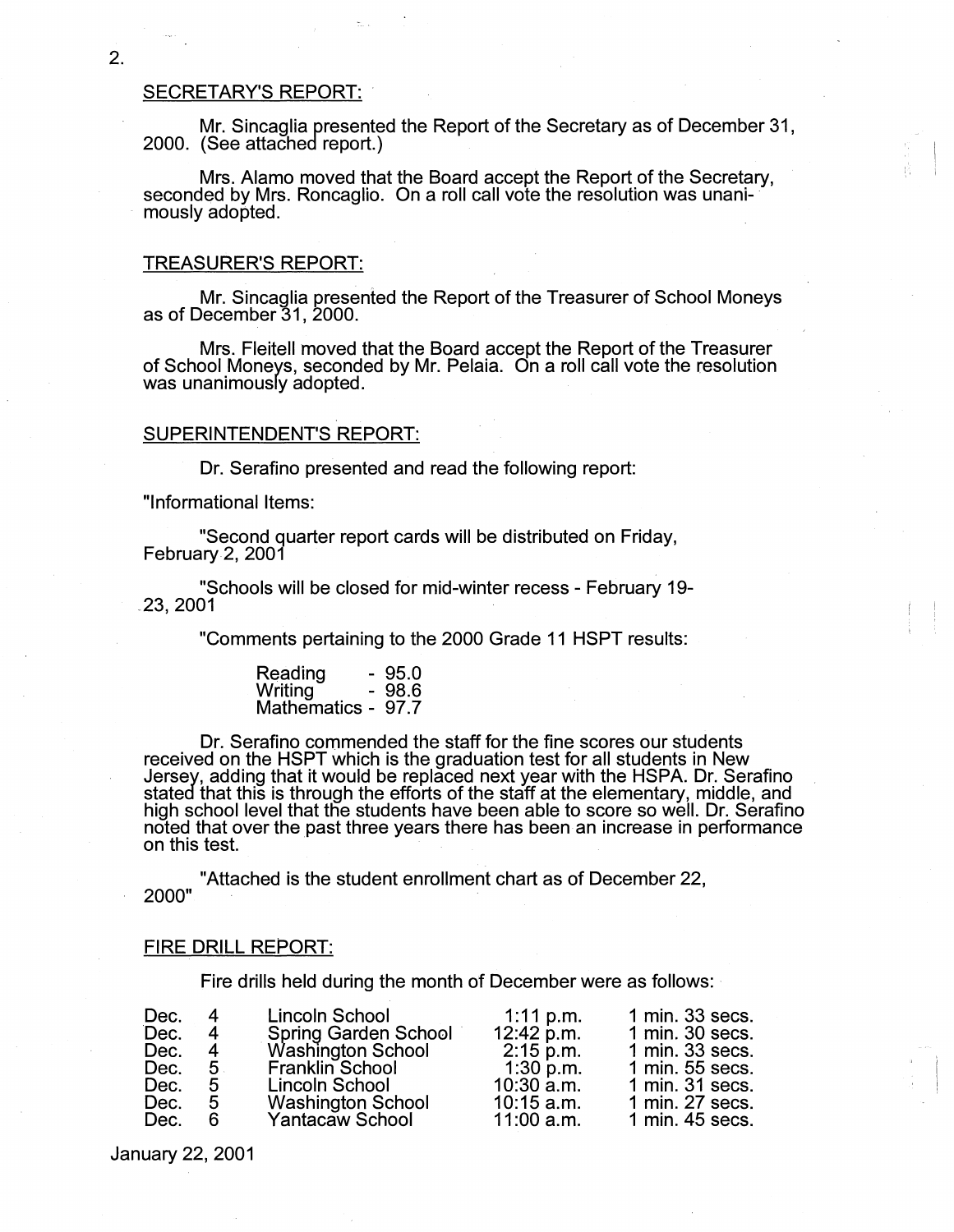| Dec. 11: |                 | Yantacaw School           | 8:40 a.m.   | 1 min. 35 secs. |
|----------|-----------------|---------------------------|-------------|-----------------|
| Dec.     | 12 <sup>°</sup> | <b>Franklin School</b>    | .8:47 a.m.  | 2 min. 5 secs.  |
| Dec. 12  |                 | Radcliffe School          | $9:03$ a.m. | 1 min. 28 secs. |
| Dec. 15  |                 | <b>Nutley High School</b> | 9:16 a.m.   | 2 min. 38 secs. |
| Dec. 15  |                 | Spring Garden School      | $2:15$ p.m. | 1 min. 35 secs. |
| Dec. 18  |                 | Radcliffe School          | 2:12 p.m.   | 1 min. 21 secs. |
| Dec. 19  |                 | <b>Nutley High School</b> | 9:19a.m.    | 2 min. 24 secs. |
|          |                 |                           |             |                 |

#### CAFETERIA REPORT:

Dr. Casale presented the cafeteria report as of December 31, 2000 showing a 2000/2001 budget of \$702,178.00, contractual orders to date of \$315,883.38, leaving funds available of \$386,294.62.

#### COMMITTEE REPORTS:

Mrs. Fleitell, chairperson of the Athletic Committee, reported that the Committee met and worked on the budget, which is almost finalized, for the ensuing school year.

· Mrs. Fleitell stated that Mr. Zarra expressed his concerns for the high school crew team in regard to the bridge closing in North Arlington. As a result of the bridge closing, there will be no home races and the crew team will practice<br>north of the river for safety reasons. She stated that there will be another meeting at Belleville High School which Mr. Zarra and the Athletic Director will attend and definite plans will be discussed to ensure the safety of our children.

Mrs. Fleitell reported that the Committee discussed the Spring Garden School and lacrosse issue and they are working closely with the Town to make sure that the children are safe. Lacrosse will be practicing at Owens Field until the spring baseball and softball season opens. No lacrosse practices will be held at the Oval. There will be home lacrosse games played at Owens Field in April and there are several games scheduled in May at the Oval. There is only one game in question that might have to be played at Spring Garden but they will be working with the Town to try to find a better site. Mrs. Fleitell noted that they are also talking about the Town possibly providing a field designated for soccer and lacrosse in the next school year.

Mrs. Fleitell stated that she would propose, later on in the meeting, that the Board engage with the Town to put up a fence at Spring Garden School.

#### HEARING OF CITIZENS (Resolutions Only):

None

#### CERTIFICATION OF MAJOR ACCOUNT FUND STATUS:

Dr. Casale presented and moved the adoption of the following reso- lution, seconded by Mrs. Fleitell. On a roll call vote the resolution was unanimously adopted:

BE IT RESOLVED, That, pursuant to NJAC 6:20-2.13 (e), the Nutley Board of Education certifies that as of December 31, 2000, after review of the Secretary's monthly financial report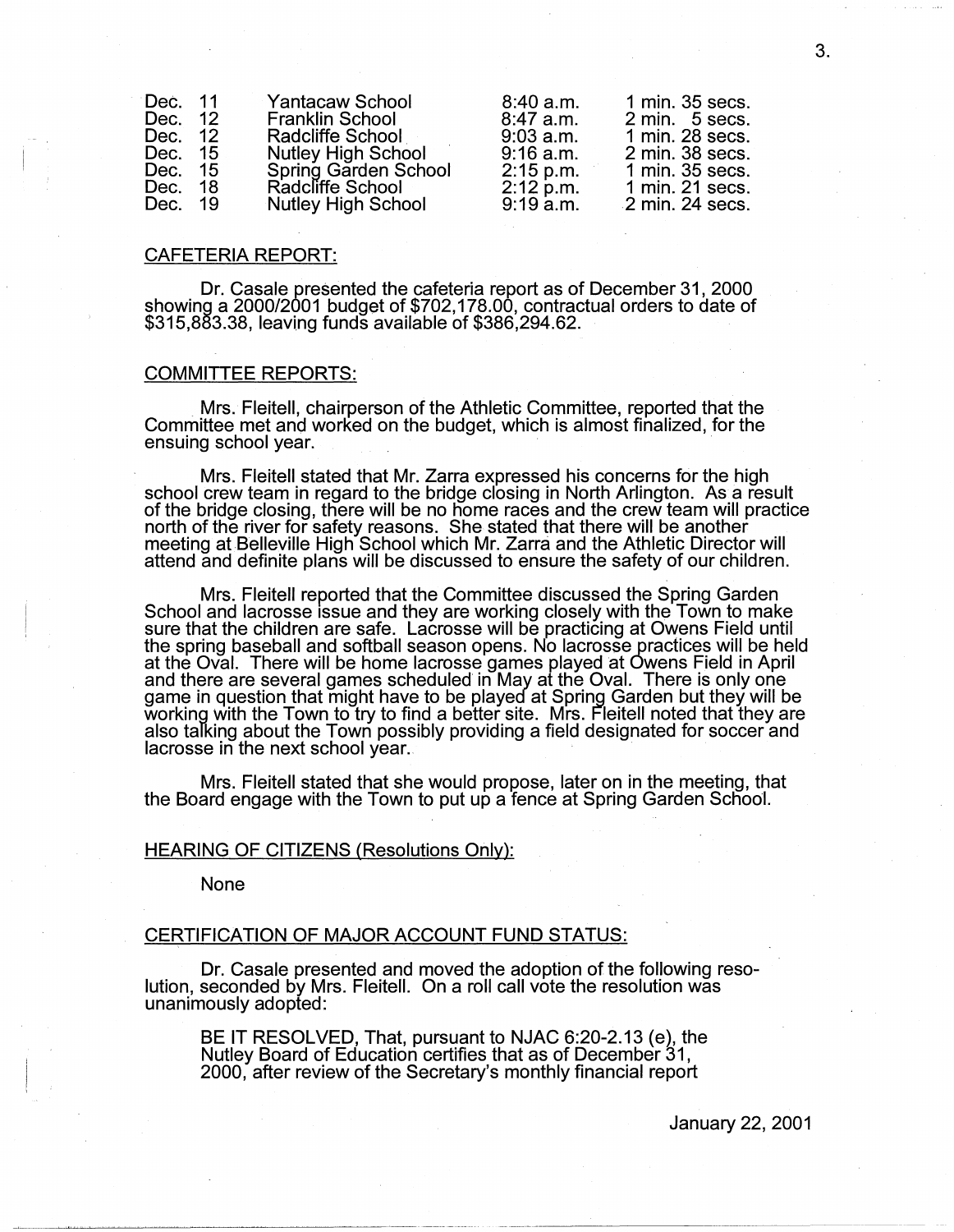(Appropriations section) and upon consultation with the approaccount or fund has been overexpended in violation of NJAC 6:20-2.13(b) and that sufficient funds are available to meet the district's financial obligations for the remainder of the fiscal year. (Major accounts are General Fund and Debt Service.)

#### BILLS **AND MANDATORY PAYMENTS:**

Dr. Casale presented and moved the adoption of the following resolu- tion, seconded by Mrs. Fleitell. On a roll call vote the resolution was unanimously adopted: .

BE IT RESOLVED, That the Board of Education authorizes the payment of bills and mandatory payments in the total amount of \$3,643,953.66 as per the attached Schedule A which have been audited by the Business Office.

#### REQUESTS FOR USE OF SCHOOL BUILDINGS AND GROUNDS:

Mrs. Alamo presented and moved the adoption of the following resolu- tion, seconded by Dr. Casale. On a roll call vote the resolution was unanimously adopted: .

BE IT RESOLVED, That the Board of Education approves the requests for the use of school buildings and grounds (Schedule B), provided they conform to the rules and regulations set by the Board of Education.

#### AMENDING RESOLUTION - APPOINTMENT- Executive Secretary I: Mrs. Madeline Cucuzza

Mrs. Alamo presented and moved the adoption of the following resolu- tion, seconded by Dr. Casale. On a roll call vote the resolution was unanimously adopted:

BE IT RESOLVED, That the resolution, Appointment-Executive Secretary I - Mrs. Madeline Cucuzza, adopted at the September 25, 2000 Board meeting, be amended to reflect a payment of \$40 for each Board meeting attended.

# EXTENDED LEAVE OF ABSENCE -

#### Mrs. Camille Sains

· Mrs. Fleitell presented and moved the adoption of the following resolu- tion, seconded by Mrs. Roncaglio. On a roll call vote the resolution was unanimously adopted: .

BE IT RESOLVED, That the Board of Education approves an extended medical leave of absence without pay for Mrs. Camille Sains effective January 3, 2001 through February 1, 2001.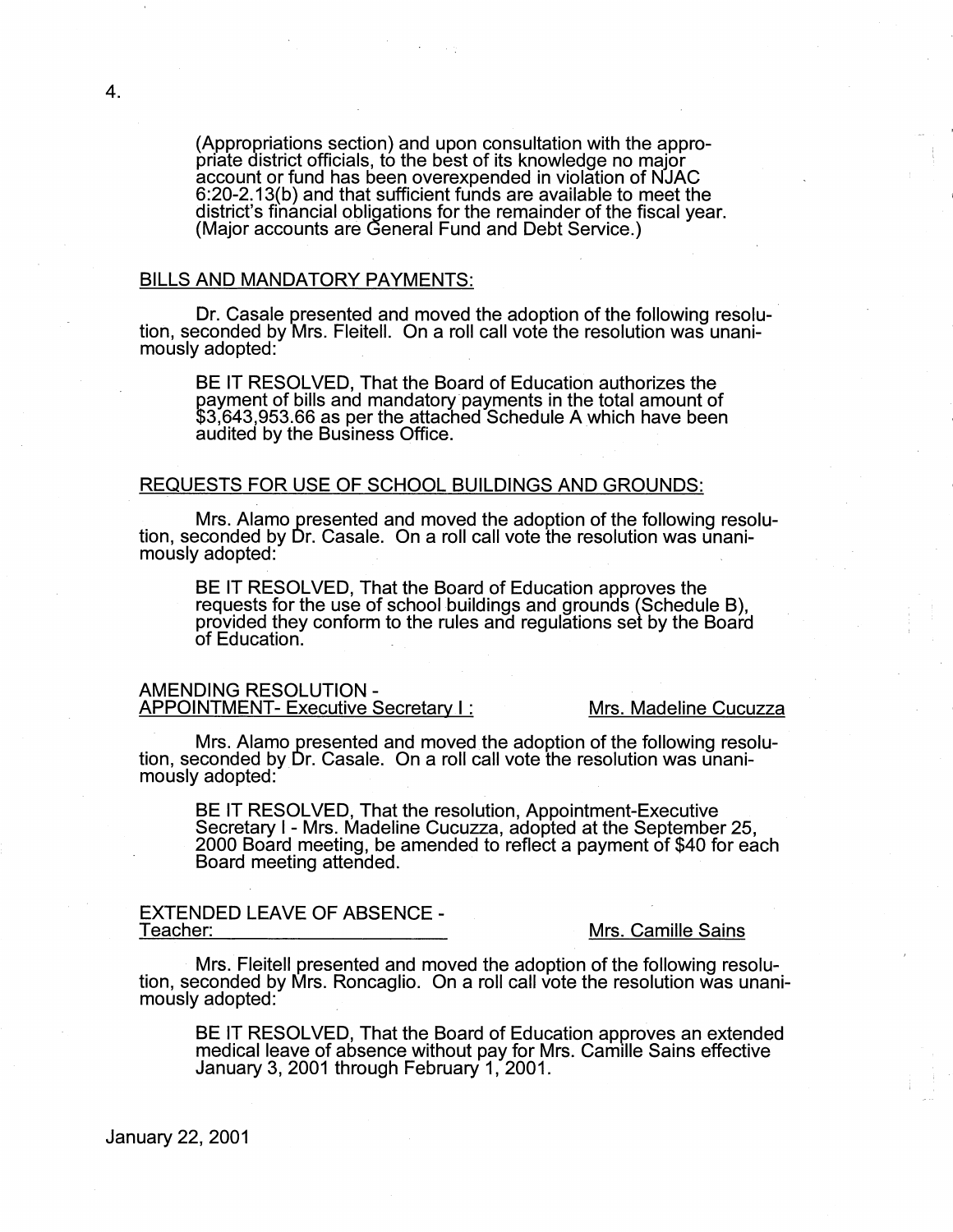#### LEAVE OF ABSENCE - Teacher: Mrs. Rosa Santoriello

Mrs. Fleitell presented and moved the adoption of the following resolu- tion, seconded by Mrs. Roncaglio. On a roll call vote the resolution was unanimously adopted:

BE IT RESOLVED, That the Board of Education approves a childrearing leave of absence for Mrs. Rosa Santoriella, elementary teacher, February 1, 2001 through June 30, 2001 with the provision that she notify the Superintendent of Schools of further teaching intentions no later than April 1, 2001. · ·

#### APPOINTMENT - Professional Staff: Mrs. Michele Rizzi

Mr. Picciano presented and moved the adoption of the following resolu- tion, seconded by Dr. Casale. On a roll call vote the resolution was unanimously adopted:

BE IT RESOLVED, That the Board of Education appoints Mrs. Michele Rizzi as teacher for the 2000/2001 school year, effective January 23, 2001 at the annual salary of \$36,360, B.A.- 6, in accordance with the 2000/2001 Teachers' Salary Guide.

#### APPOINTMENTS - Teacher Substitutes:

Mr. Picciano presented and moved the adoption of the following resolu- tion, seconded by Dr. Casale. On a roll call vote the resolution was unanimously adopted:

BE IT RESOLVED, That the teacher substitutes listed on the attached Schedule C be approved for the 2000/2001 school year.

#### APPOINTMENTS - Substitutes:

Mrs. Roncaglio presented and moved the adoption of the following resolution, seconded by Mr. Pelaia. On a roll call vote the resolution was unanimously adopted:

BE IT RESOLVED, That the following substitutes be approved for the  $2000/2001$  school year:

#### School Aide/Bus Aide

Donna Cefalo

School Aide

Cynthia Soltau

#### EXTRA COMPENSATION:

Mrs; Roncaglio presented and moved the adoption of the following resolution, seconded by Mr. Pelaia. On a roll call vote the resolution was unanimously adopted: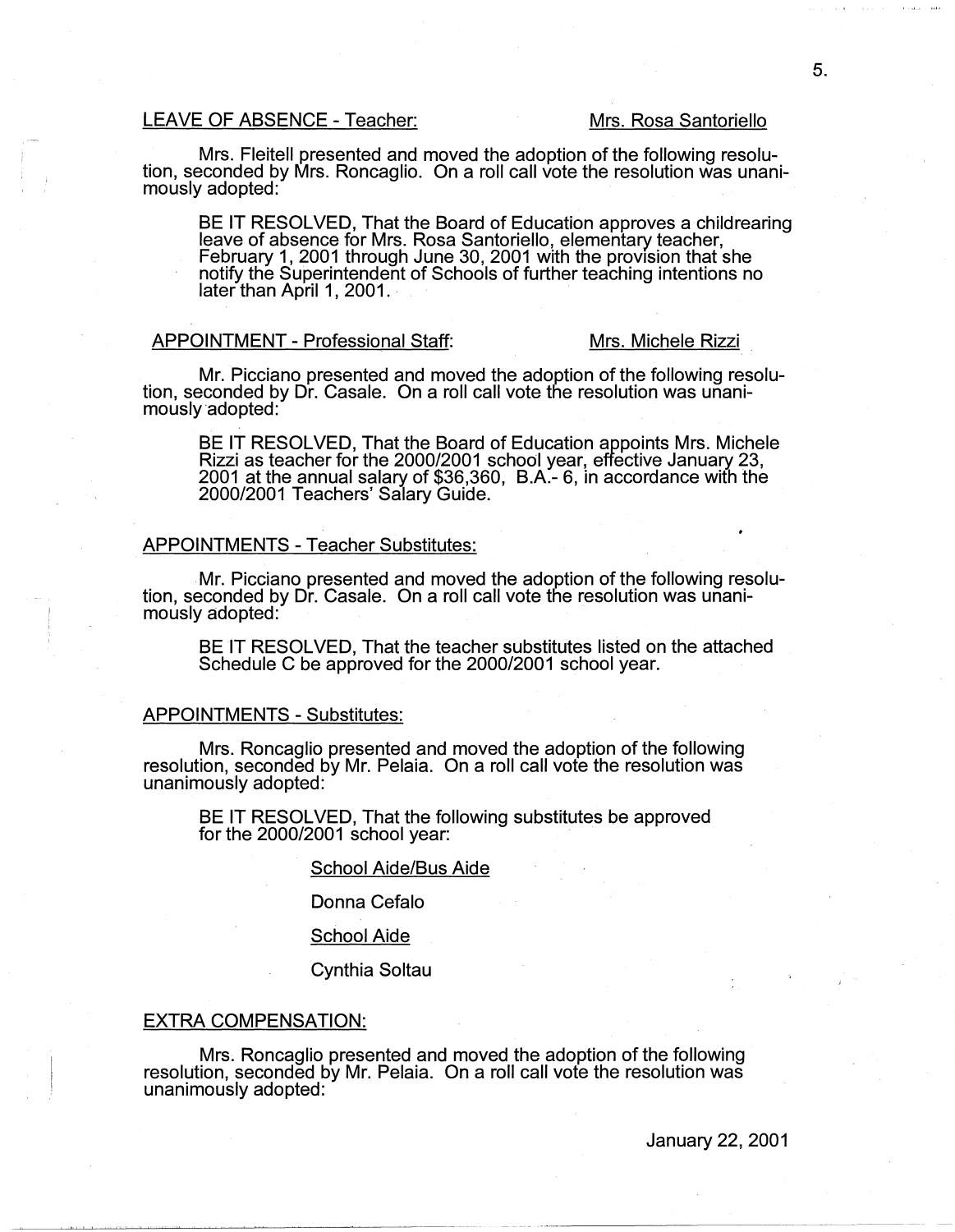BE IT RESOLVED, That the following personnel be paid extra compensation in the amounts indicated for services rendered:

#### Self-Assessment Steering Committee - Special Education - December 2, 2000

| Susan Furnari              | 112.63 |
|----------------------------|--------|
| <b>Carol Gurney</b>        | 112.63 |
| Lisa Markman               | 112.63 |
| Marietta O'Brien           | 112.63 |
| <b>Stephen Parigi</b>      | 112.63 |
| Sharon Romaglia            | 112.63 |
| <b>Phillip Siculietano</b> | 64.36  |
| Michelle Syme              | 112.63 |
| Rosanna Tangorra           | 112.63 |
| Marisa Tusche              | 112.63 |
| <b>Heather Vonroth</b>     | 112.63 |

Total \$1;190.66

#### Kindergarten Report Card Revision Committee - <u>December 12, 2000 </u>

### Total \$ 552.65

Mathematics Textbook K-6 - December 2. 2000

| <b>Rita Alfaro</b>         |               | 128.72 |
|----------------------------|---------------|--------|
| Grayce Berk                |               | 128.72 |
| Michelle Cristantiello     |               | 128.72 |
| <b>Susan Dingwell</b>      |               | 80.45  |
| Linda Gilroy               |               | 128.72 |
| Marilyn Hannon             |               | 128.72 |
| Cheryl Kozyra              |               | 128.72 |
| Lesslie Licameli           |               | 128.72 |
| <b>Beverly Masullo</b>     |               | 167.36 |
| <b>Lorraine Milunaitis</b> | $\sim$ $\sim$ | 128.72 |
| <b>Arlene Nardiello</b>    |               | 128.72 |
| <b>Gail Reilly</b>         |               | 128.72 |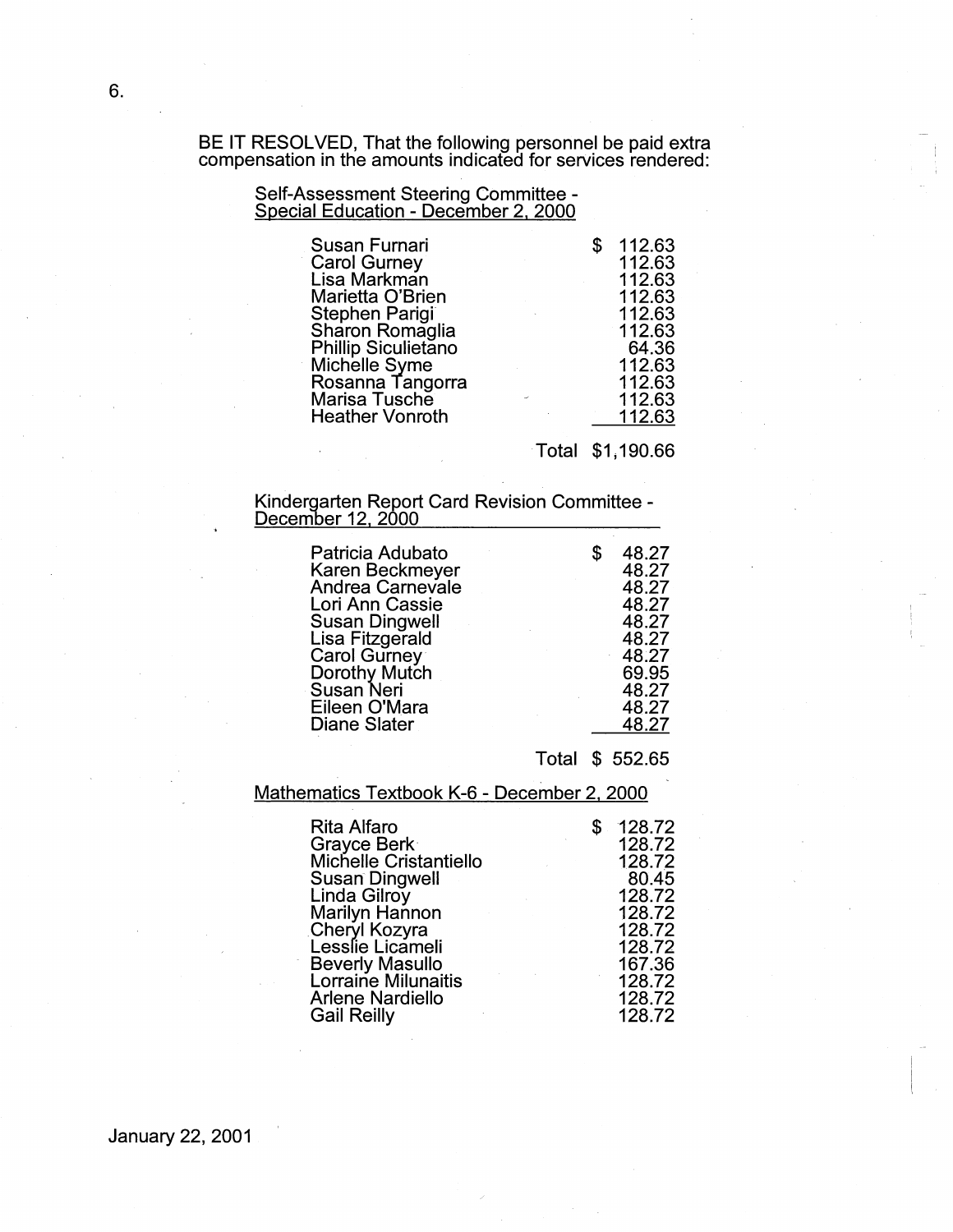Mathematics Textbook K-6 - December 2, 2000 (contd.)

| Deborah Schop | 128.72 |
|---------------|--------|
| Nancy Szura   | 128.72 |
|               |        |

Total \$1,792.45

Review of English Curriculum Grades 9-12 - December 2, 2000

| Susan Ames<br>Dianne DeRosa<br>Linda Fisher<br>Hannah Hungler<br>Thomasina Hyland<br>Diane LaPierre<br>Rita O'Neill-Wilson<br>Dennis Sasso<br><b>Carol Shepherd</b> |  | 128.72<br>186.52<br>128.72<br>$-128.72$<br>$-128.72$<br>128.72<br>128.72<br>128.72<br>128.72 |
|---------------------------------------------------------------------------------------------------------------------------------------------------------------------|--|----------------------------------------------------------------------------------------------|
|---------------------------------------------------------------------------------------------------------------------------------------------------------------------|--|----------------------------------------------------------------------------------------------|

Total \$1,216.28

#### Review of Mathematics Curriculum Grades 9-12 December 2, 2000

| Elinor Alboum<br>Toby D'Ambola<br>Paula Cafone<br>Nancy Foglio<br>Susan Gesumaria<br><b>Richard Koegel</b><br>Leann Martin<br><b>Carol Rizzo</b><br><b>John Suffren</b> | 128.72<br>186.52<br>128.72<br>128.72<br>128.72<br>128.72<br>128.72<br>128.72<br>128.72 |
|-------------------------------------------------------------------------------------------------------------------------------------------------------------------------|----------------------------------------------------------------------------------------|
|                                                                                                                                                                         |                                                                                        |
| Donald Tobey                                                                                                                                                            | 128.72                                                                                 |
| <b>Vincent Turturiello</b>                                                                                                                                              | 128.72                                                                                 |
| <b>Rosemary Vivinetto</b>                                                                                                                                               | 128.72                                                                                 |

Total \$1,602.44

# Science Textbook Review K-6 - December 2, 2000

| Pamela Batchelder-<br><b>Mitchell</b>       | 128.72           |
|---------------------------------------------|------------------|
| Pamela Conry                                | 128.72           |
| Danielle Ferraro                            | 128.72           |
| Patricia Isabella<br><b>Tracy McCormick</b> | 128.72<br>128.72 |
| <b>Walter Murray</b>                        | 128.72           |
| Ellen Napoli                                | 167.36           |
| <b>Carol Perrone</b>                        | 128.72           |
| <b>Lorraine Restel</b>                      | 128.72           |
| Olga Rombola                                | 128.72           |

Total \$1,325.84

7.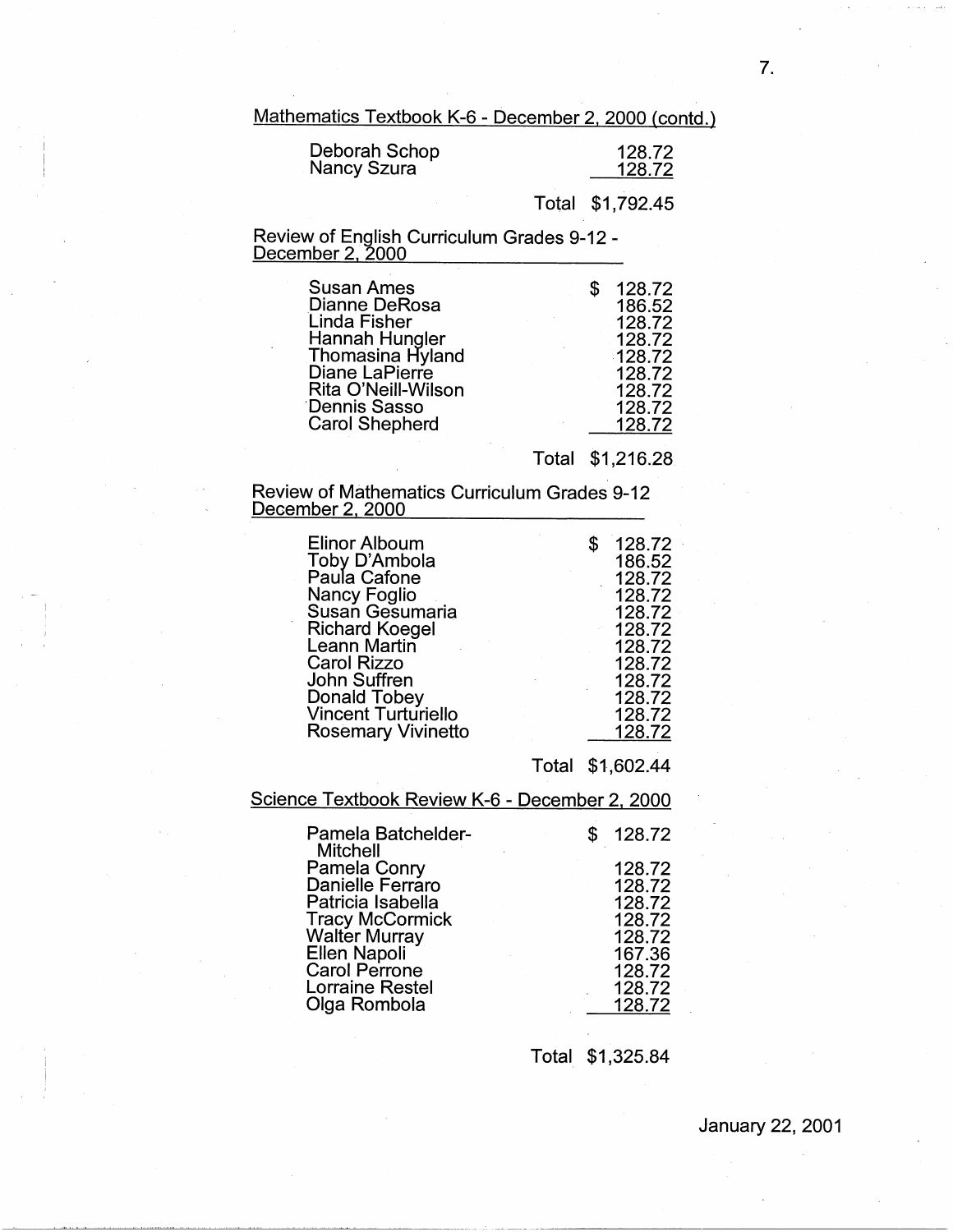#### Team Teaching - Middle School Concept <u>December 2, 2000 </u>

| Irene Aragona<br><b>James Cummings</b><br><b>Patrick Keating</b><br>Louis Manganiello<br>Jacqueline Meloni<br>Maria Muniz<br><b>Jeanne Neilley</b><br><b>Robert O'Dell</b><br><b>Margaret Parker</b><br>Bethany Anne Raiser<br>Donna Saitta<br><b>Michael Stoffers</b> | 128.72<br>128.72<br>128.72<br>128.72<br>128.72<br>128.72<br>128.72<br>186.52<br>128.72<br>128.72<br>128.72<br>128.72 |
|------------------------------------------------------------------------------------------------------------------------------------------------------------------------------------------------------------------------------------------------------------------------|----------------------------------------------------------------------------------------------------------------------|
|                                                                                                                                                                                                                                                                        |                                                                                                                      |

Total \$1,602.44

Health Dynamics Classes - Month of January, 2001

| Rose Cioffi      | \$250.00 |
|------------------|----------|
| Latanya Williams | 250.00   |

Total \$500.00

# Central Detention Coverage - December, 2000

# **High School**

| Kent Bania         | \$17.44 |
|--------------------|---------|
| AnneMarie Kowalski | 191.84  |
| Eric Puzio         | 17 44   |

# Franklin School

| Jennifer Ambrose         | 17.44  |
|--------------------------|--------|
| Jennifer Citarella       | 52.32  |
| Gina Marie Masino        | 17.44  |
| <b>Lawrence Mitschow</b> | 122.08 |
| LuAnn Zullo              | 52.32  |
|                          |        |

Total \$488.32

### Saturday Morning Suspensions - December, 2000

| <b>High School</b>     |          |
|------------------------|----------|
| Darren Groh            | \$218.70 |
| <b>Franklin School</b> |          |
| Joseph Cappello        | -72.90   |
|                        |          |

Total \$291.60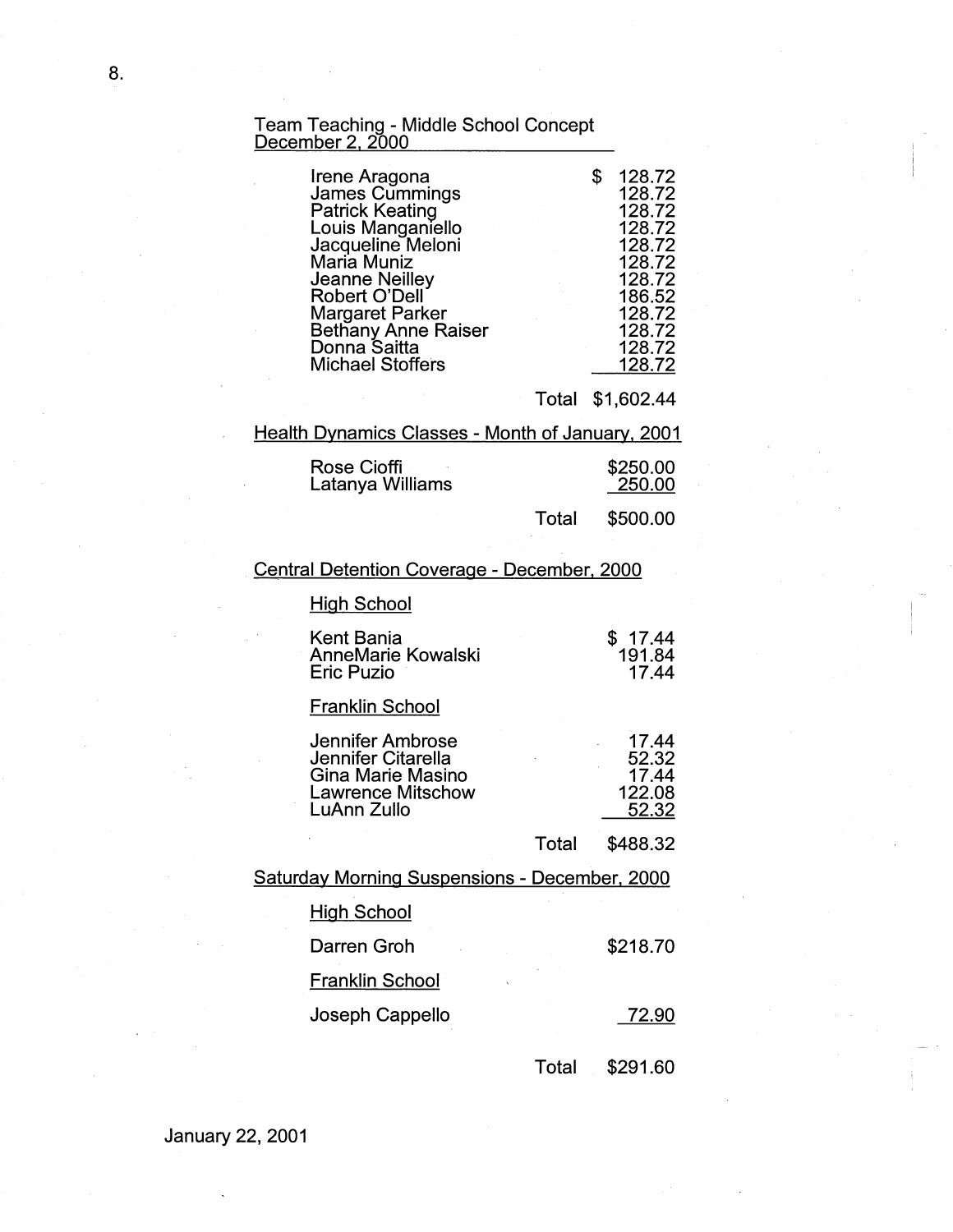lntramurals - September 28 - December 22, 2000

| Jennifer Citarella | \$120.05 |
|--------------------|----------|
| Kenneth Ferriol    | 96.04    |
| Lawrence Mitschow  | 432.18   |
| Edmund Olson       | 216.09   |
|                    |          |

### Total \$864.36

#### EXTRA COMPENSATION:

I

Mr. Catone presented and moved the adoption of the following resolution, seconded by Mrs. Roncaglio. On a roll call vote the resolution was unanimously adopted:

BE IT RESOLVED, That the following be paid extra compensation in the amount indicated for services rendered:

Acting Manager of Buildings and Grounds - December, 2000

Philip Nicolette \$750.00

#### LONGEVITY **PAY:**

Mr. Catone presented and moved the adoption of the following resolution, seconded by Mrs. Roncaglio. On a roll call vote the resolution was unanimously adopted:

BE IT RESOLVED, That the following longevity payments be authorized:

| Name                                     | Amount                   |                                                              |  |
|------------------------------------------|--------------------------|--------------------------------------------------------------|--|
| Anita McDonald<br><b>Bernice Paschal</b> | \$2,150.00<br>\$1,450.00 | Eff. Feb. 1, 2001 (25 years)<br>Eff. Feb. 1. 2001 (20 years) |  |

#### TUITION REIMBURSEMENT:

Mr. Catone presented and moved the adoption of the following resolution, seconded by Mrs. Roncaglio. On a roll call vote the resolution was unanimously adopted:

BE IT RESOLVED, That, in accordance with existing employment agreements, the following personnel receive reimbursement for tuition expenses:

| Name                                                                                                                                             | Amount                                              |
|--------------------------------------------------------------------------------------------------------------------------------------------------|-----------------------------------------------------|
| Deborah Amoroso<br>Pamela Batchelder-Mitchell<br><b>Kerry Bowes</b><br>Joseph Cappello<br>Annemarie Carollo<br>Kelli Cerniglia<br>Kathryn Comune | \$<br>450<br>900<br>450<br>450<br>450<br>450<br>450 |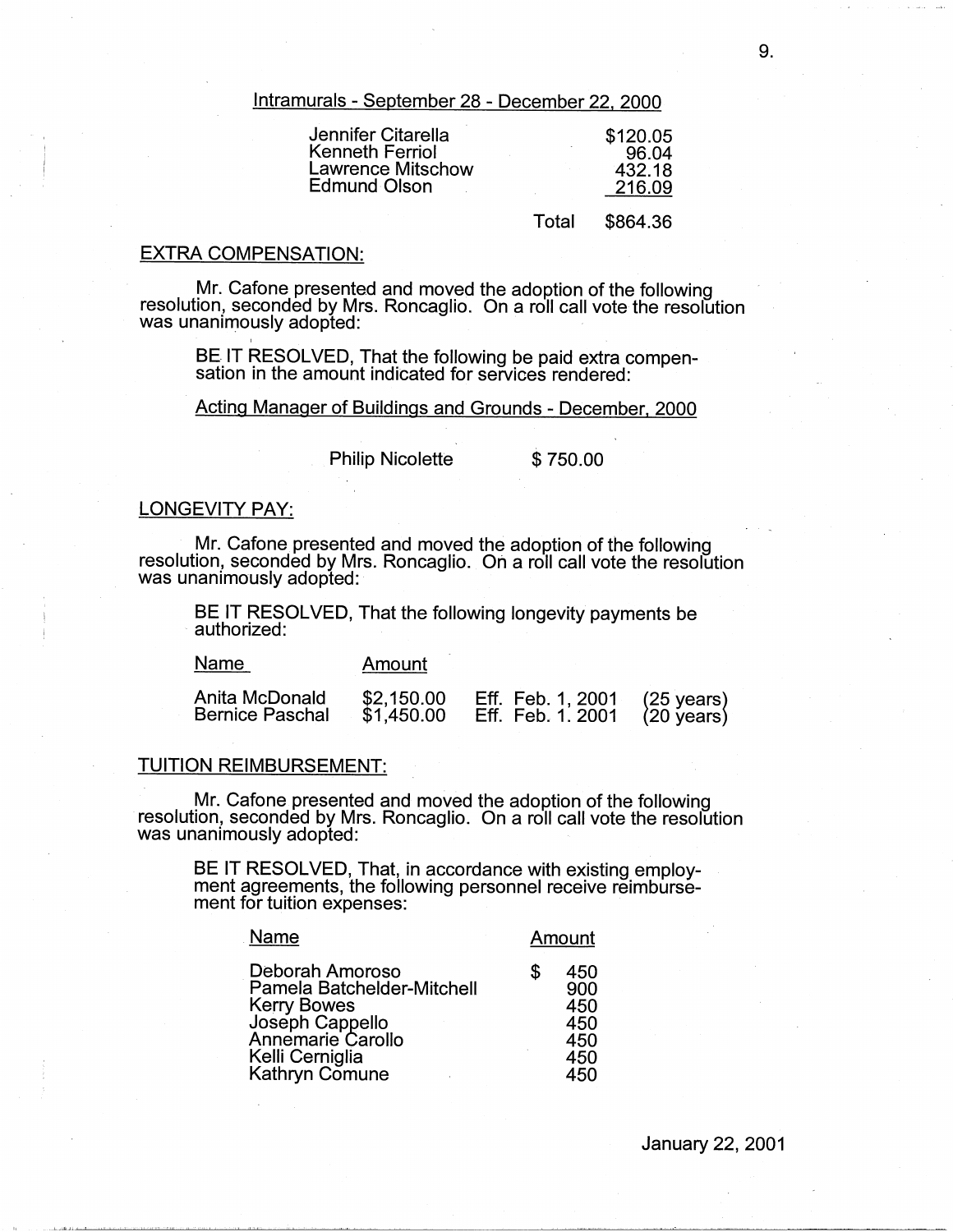| Name                          | Amount |
|-------------------------------|--------|
| <b>Rachel Daly</b>            | 450    |
| <b>Katherine Franks</b>       | 450    |
| <b>Carol Gurney</b>           | 450    |
| Patricia Keating              | 150    |
| <b>Andrew Linfante</b>        | 450    |
| <b>Marcy McKenzie</b>         | 900    |
| Mary Pagana                   | 450    |
| Bernice Paschal               | 420    |
| <b>Heather Peluso</b>         | 450    |
| <b>Bernadette Santoriello</b> | 450    |
| Michele Syme                  | 450    |
| <b>Jill Szura</b>             | 450    |
| Niki Vlasakakis               | 450    |

Total \$ 9,570

# CHANGE IN TRAINING LEVELS:

Mr. Cafone presented and moved the adoption of the following resolution, seconded by Mrs. Roncaglio. On a roll call vote the resolution was unanimously adopted:

BE IT RESOLVED, That the following personnel be advanced to the proper level of the salary guide in accordance with Board of Education Regulations, said teachers having completed the necessary college courses to qualify for such advancement, to be effective February 1, 2001:

| To B.A.+15                                     | <b>Step</b>     | <b>Salary</b>                                  |
|------------------------------------------------|-----------------|------------------------------------------------|
| Susan Casale<br>Kelli Cerniglia<br>Vicki Latka | 6<br>6<br>Max 2 | $$29,833$ (p/t .8)<br>18,646 (p/t.5)<br>61,002 |
| To B.A.+30                                     |                 |                                                |
| Jill Szura                                     | 11              | 46,453                                         |
| <u>To M.A.</u>                                 |                 |                                                |
| Linda McDonnell                                | 6               | $23,396$ (p/t. 6)                              |
| To M.A.+15                                     |                 |                                                |
| <b>Robert Presuto</b><br>Michele Syme          | 8<br>15         | 50,750 (11 1/2 Months)<br>56,444               |
| Doctorate                                      |                 |                                                |
| Robert Topolski                                | Max 3           | 79,895                                         |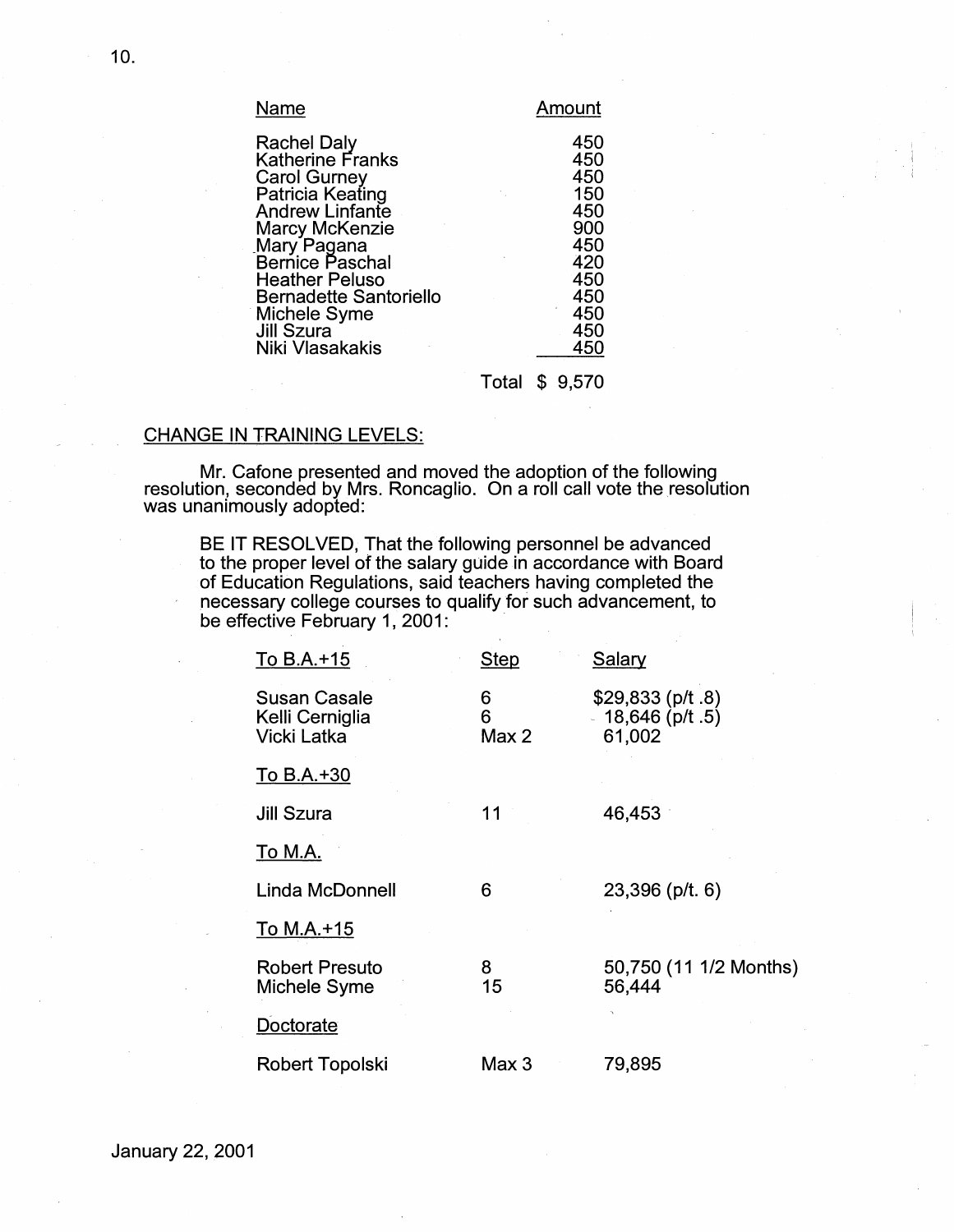#### TRANSFER OF FUNDS:

Mr. Cafone presented and moved the adoption of the following resolution, seconded by Mrs. Roncaglio. On a roll call vote the resolution was unanimously adopted:

BE IT RESOLVED, That transfers in the 2000/2001 General Fund Budget be confirmed as follows:

| From                                                                          |                                      |                                                                                                                                |                                      |
|-------------------------------------------------------------------------------|--------------------------------------|--------------------------------------------------------------------------------------------------------------------------------|--------------------------------------|
| Account 11-999-222-100 \$<br>Account 11-999-240-103<br>Account 11-999-240-104 | 8,000<br>15.000<br>7,300<br>\$30,300 | Account 11-201-100-106<br>Account 11-204-100-106<br>Account 11-999-100-562<br>Account 11-999-219-600<br>Account 12-999-100-730 | 200<br>1.200<br>28,500<br>100<br>300 |

\$ 30,300

#### DESIGNATION OF ACCOUNT SIGNATORIES - Washington School:

Mr. Cafone presented and moved the adoption of the following resolution, seconded by Mrs. Roncaglio. On a roll call vote the resolution was unanimously adopted:

BE IT RESOLVED, That the official signatories for the Washington School checking account be designated as follows:

Addie Maffei Boyd

and

Geralynn Dwyer

**Secretary** 

Principal

#### DETERMINING TIME AND PLACE FOR DRAWING FOR POSITION ON BALLOT FOR ANNUAL SCHOOL ELECTION:

. · Mr. Pelaia presented and moved the adoption of the following resolution, seconded by Mrs. Roncaglio. On a roll call vote the resolution was unanimously adopted:

BE IT RESOLVED, That the Board of Education determines that the drawing for ballot position for the April 17, 2001 Annual School Election be held at 10:00 a.m. in the Board Conference Room on Wednesday, March 7, 2001.

#### ESTABLISHING HOURS OF VOTING FOR THE ANNUAL SCHOOL ELECTION:

Mr. Pelaia presented and moved the adoption of the following resolution, seconded by Mrs. Roncaglio. On a roll call vote the resolution was unanimously adopted: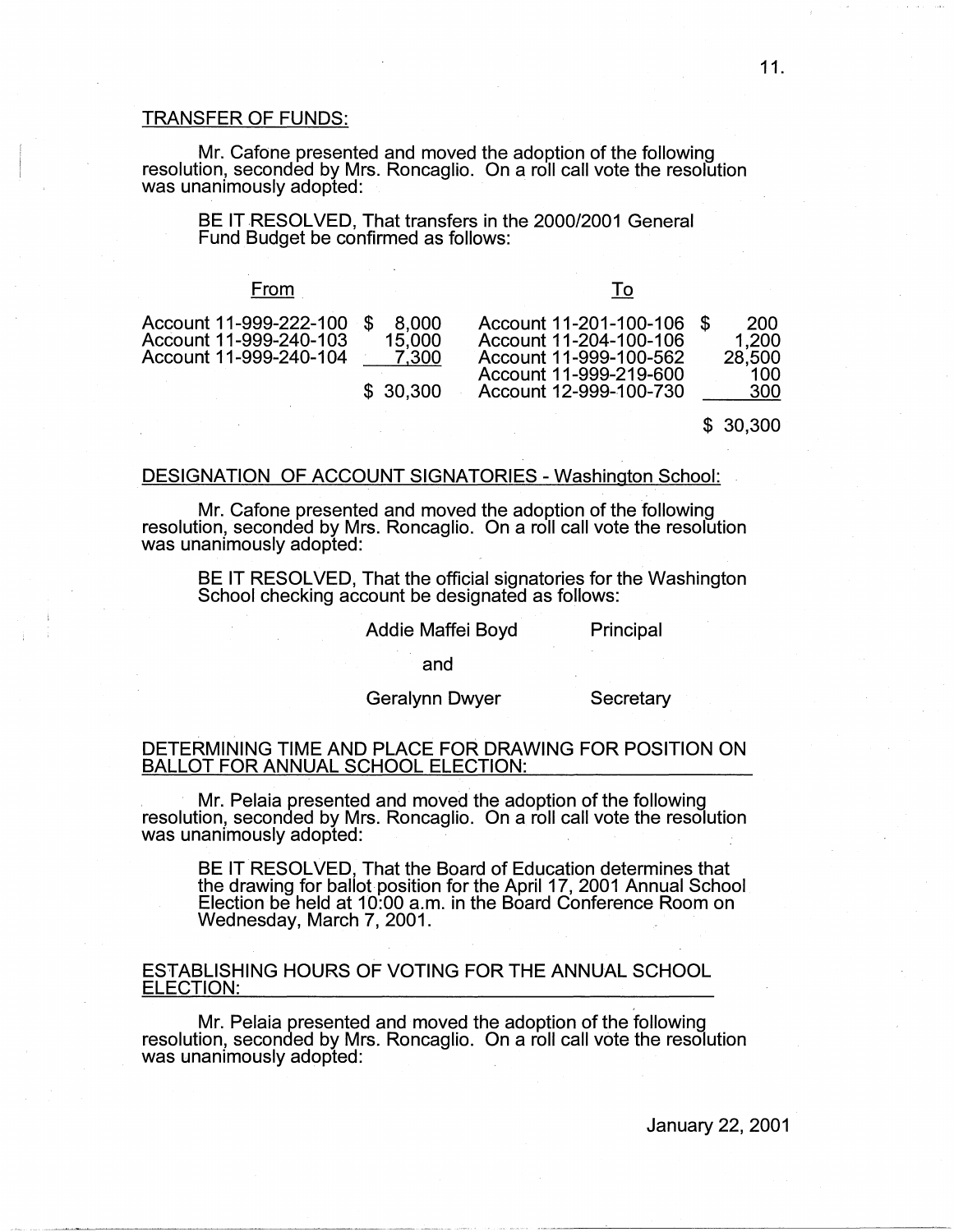BE IT RESOLVED, That the Board of Education establishes the hours of voting at the April 17, 2001 Annual School Election to be 2:30 p.m. to 9:00 p.m.

SUBMISSION OF EDUCATIONAL SPECIFICATIONS/CHANGE-IN-USE Franklin School:

Mr. Pelaia presented and moved the adoption of the following resolution, seconded by Mrs. Roncaglio. On a roll call vote the resolution was unanimously adopted:

BE IT RESOLVED, That the Board of Education approves the submission of Educational Specifications for Change-in-Use/ Renovations of Room 107 at Franklin School to the New Jersey Department of Education.

#### MEMORIAL: *MEMORIAL:* **MEMORIAL:** *MEMORIAL:* **MEMORIAL:** *MEMORIAL: MEMORIAL: MEMORIAL: MEMORIAL: MEMORIAL: MEMORIAL: MEMORIAL: MEMORIAL: MEMORIAL: MEMORIAL:* **<b>***MEMORIAL: MEMOR*

Dr. Casale presented and moved the adoption of the following resolution, seconded by Mrs. Fleitell. On a roll call vote the resolution was unanimously adopted:

WHEREAS, it is with a sense of deep sorrow and regret that the Nutley Board of Education records the death of Mr. Anthony J. Stivala on December 27, 2000, and

WHEREAS, Mr. Stivala was employed in September, 1963 as an elementary teacher at Yantacaw and Spring Garden School and in 1974 as principal of Spring Garden School and had a distinguished educational career until his retirement in July, 1993, and

WHEREAS, Mr. Stivala won the admiration and respect of his fellow educators and exemplified at all times the finest qualities of his profession.

**NOW,** THEREFORE, BE IT RESOLVED, That the Board of Education of the Township of Nutley extends deepest sympathy to the members of his family, and

BE IT FURTHER RESOLVED, That this resolution be made a part of the minutes of this meeting and a copy sent to the members of his family.

Dr. Serafino remarked that she had the pleasure of knowing Mr. Stivala on a personal as well as professional level. Mr. Stivala was her son's principal when he attended Spring Garden School and he was also one of her colleagues. She stated that Mr. Stivala had a great sense of humor. He brought a smile to many faces and he will be sorely missed.

#### APPROVAL OF CALENDARS -2001/2002 School Year:

Dr. Casale presented and moved the adoption of the following resolution, seconded by Mrs. Roncaglio. On a roll call vote the resolution was unanimously adopted: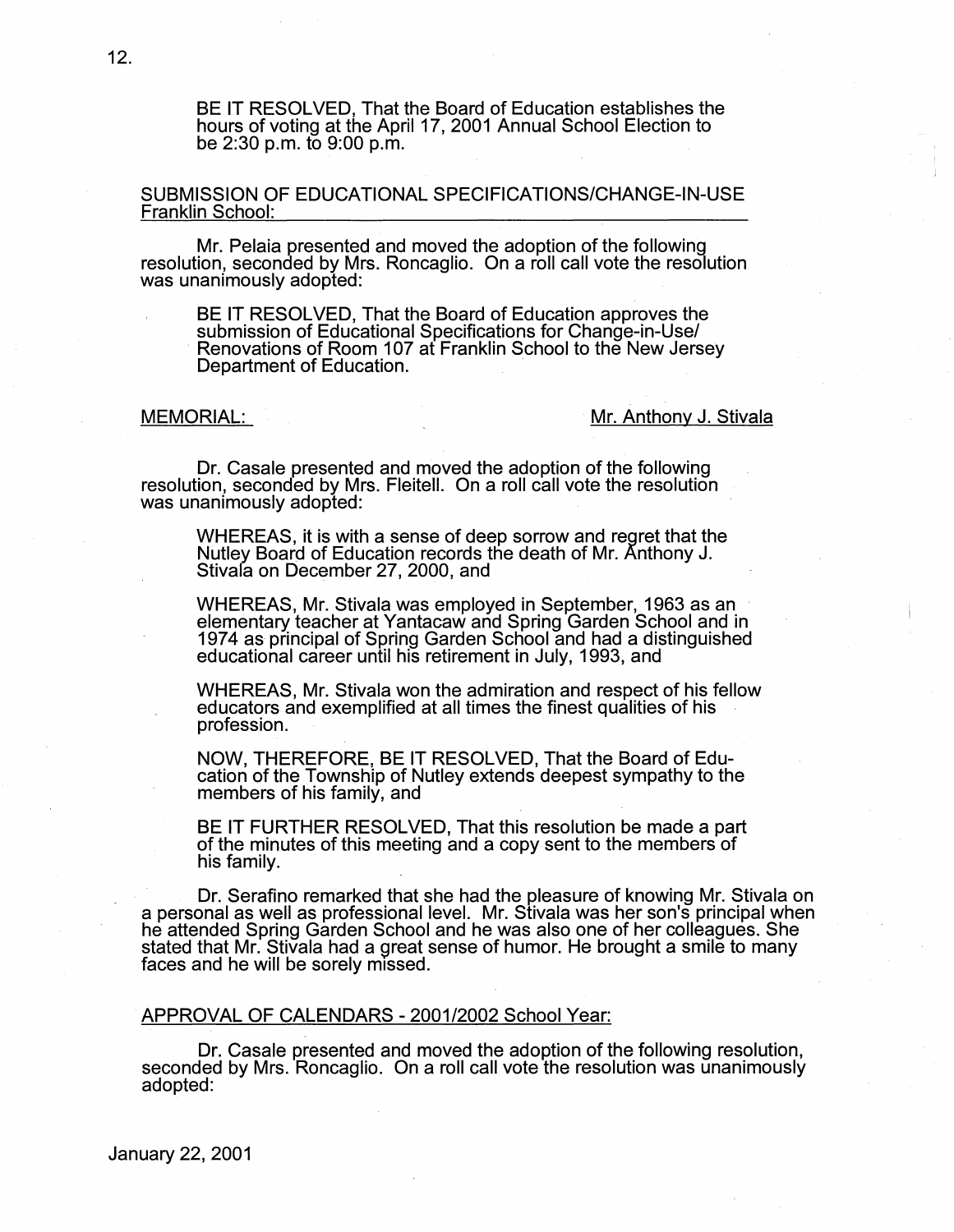BE IT RESOLVED, That the Board of Education adopts the following attached calendars for the 2001/2002 school year:

School Calendar **- Schedule D**<br>Calendar for Twelve-Month Employees - Schedule E Calendar for Twelve-Month Employees

#### SPECIAL CLASS PLACEMENT - Educationally Disabled Student:

Mr. Pelaia presented and moved the adoption of the following resolution, seconded by Mrs. Roncaglio. On a roll call vote the resolution was unanimously adopted:

BE IT RESOLVED, That the Board of Education authorizes the attendance of a student in out-of-district special education classes for the 2000/2001 school year as follows:

| School                                | No. of<br><b>Students</b> | Classification | Effective<br>Date | Tuition     |
|---------------------------------------|---------------------------|----------------|-------------------|-------------|
| Washington Academy<br>Cedar Grove, NJ |                           | ED.            | 1/18/01           | \$16,048.20 |

#### RETIREMENT - Science Coordinator:

Dr. Catherine Danchak

Mr. Catone presented and moved the adoption of the following resolution, seconded by Dr. Casale. On a roll call vote the resolution was unanimously adopted:

BE IT RESOLVED, That the Board of Education accepts the retirement of Dr. Catherine Danchak, Science Coordinator, effective July 1, 2001.

#### APPOINTMENT - Buildings and Grounds Employee: Mr. Brian Williams

Mrs. Roncaglio presented and moved the adoption of the following resolution, seconded by Mr. Pelaia. On a roll call vote the resolution was unanimously adopted:

BE IT RESOLVED, That the Board of Education appoints Mr. Brian Williams as a buildings and grounds employee for the 2000/2001 school year, effective January 23, 2001, at the annual salary of \$25,650 (2-3) which is in accordance with the 2000/2001 Buildings and Grounds Employees Salary Guide. (Hired on a 90-day probationary period.)

### APPOINTMENT - Athletic: Miss Jennifer Citarella

Mrs. Fleitell presented and moved the adoption of the following resolution, seconded by Dr. Casale. On a roll call vote the resolution was unanimously adopted: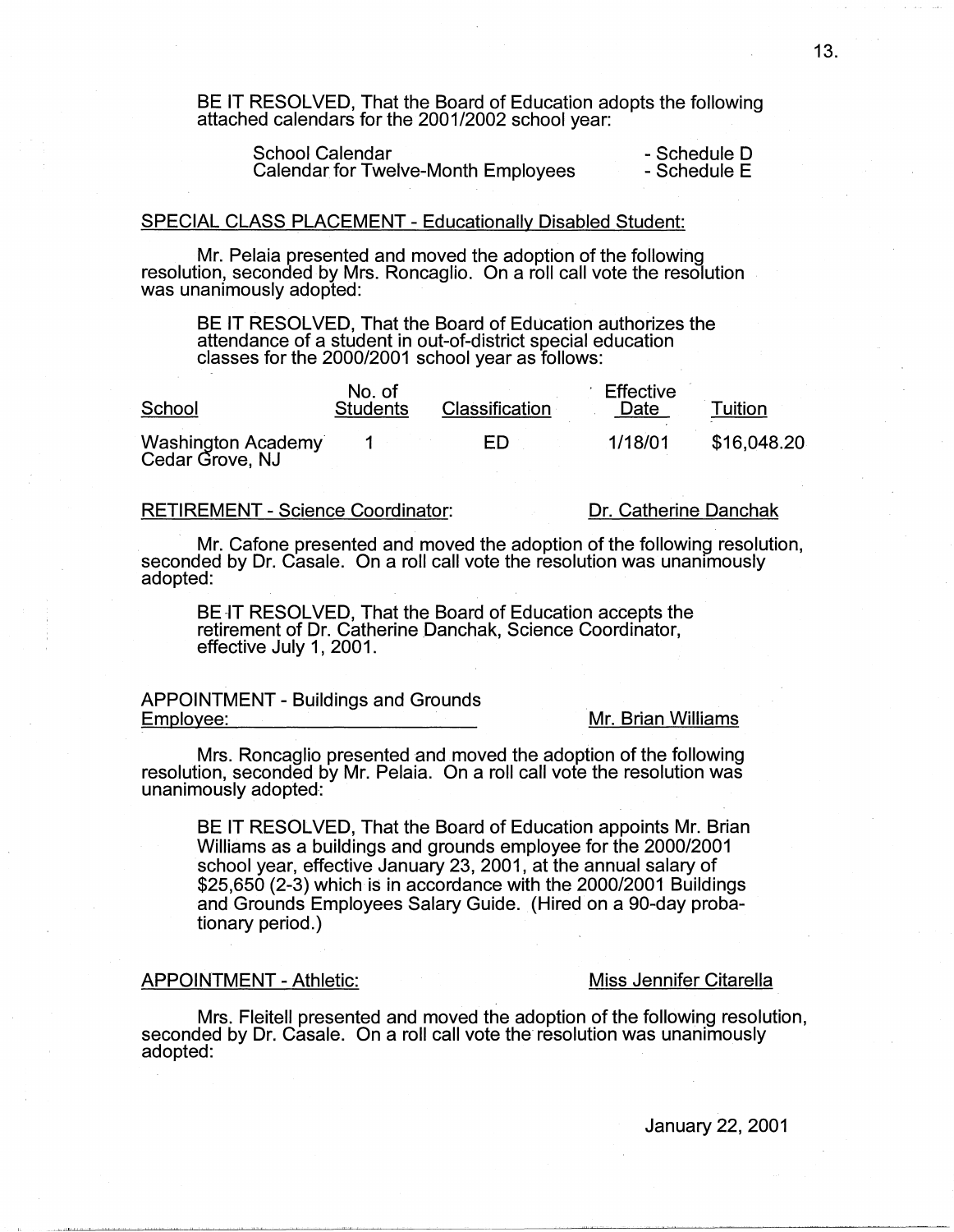BE IT RESOLVED, That the Board of Education appoints Miss Jennifer Citarella as assistant softball coach for the 2000/2001 school year, at the salary of \$4,185, Step 3, in accordance with the 2000/2001 Athletic Salary Guide.

#### HEARING OF CITIZENS:

None

#### OLD BUSINESS:

None

#### NEW BUSINESS:

Mrs. Fleitell made a motion, seconded by Mrs. Alamo, for the Board to enter into a joint venture with the Township to pay half the cost to erect two fences at Spring Garden School. Mrs. Fleitell stipulated that this arrangement will take place upon reaching an agreement by the Superintendent, Commis- sioner of Parks & Recreation, and Spring Garden neighbors.

. Dr. Casale suggested that rather than voting on this motion tonight, the Board direct the Superintendent to enter into discussions with the Township and the citizens in that area and formal action should be taken upon her report back to the Board.

Mr. Pelaia stated that he was in agreement with Dr. Casale's suggestion and felt that the Superintendent should report back to the Board after discussions with the three parties and then the Board should vote.

Mr. Restaino noted that this whole arrangement is contingent upon a discussion with the three parties.

Mrs. Fleitell suggested that the Board empower the Superintendent to proceed as long as alf the contingencies are met.

Mr. Palaia requested that the Superintendent not be put in the position of making the decision as to the quality or nature of the comments that come from the community, he felt that is the preserve of the Board. He stated that this puts the Superintendent in an awkward position and he felt that she should come back to the Board before a decision was made.

· Mrs. Fleitell express her concerns about putting this motion off for so long that we are into the lacrosse season.

Mr. Catone stated that the Board was in agreement with getting something done at Spring Garden School and the Superintendent take the appropriate steps towards getting the Board the information so they can move on this motion.

Mr. Catone moved that the motion be tabled, seconded by Mrs. Roncaglio, until the questions are answered by the Superintendent. He stated that as soon as information is gathered, the Board could move on the original motion.